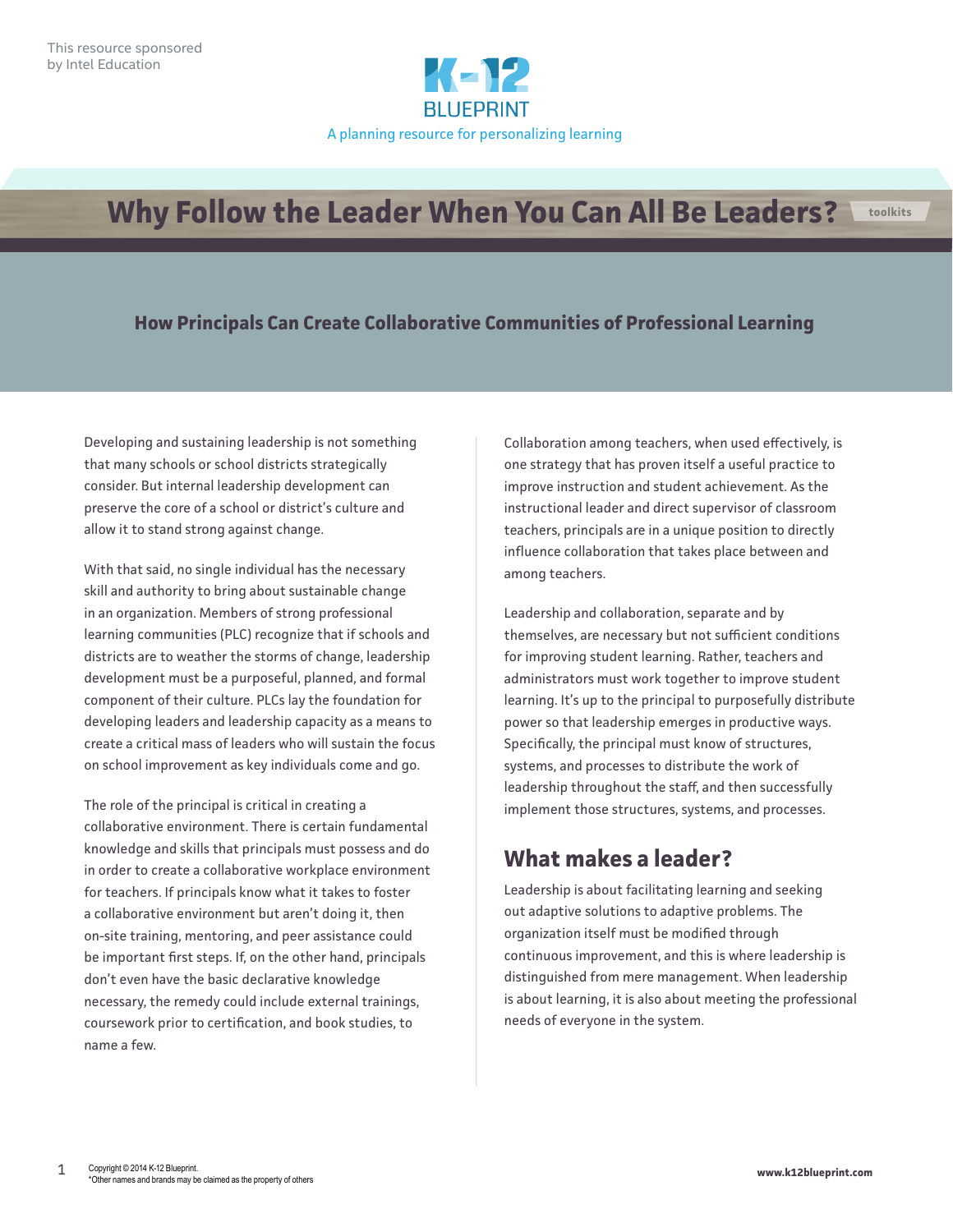The principal must be knowledgeable about learning, for both adults and students, and must possess the skills necessary to create an atmosphere of learning. The knowledge and skills include innovation, a focus on continuous improvement of the system, the knowledge to distinguish between adaptive and technical problems, and the ability to deal with those problems in the most appropriate ways.

The leader's function is also to provide opportunities for teachers to work together in self-managing teams to improve their own instruction, always with the expectation for improved learning. Collective work, collaborative environments, and collegiality are critical. If the principal and staff are not sharing in the processes and practices of school, then it is not a shared endeavor, and it is not building capacity for leading.

Fostering collaboration is the route to high performance. It's about leaders with a combination of profound humility and intense professional will that lead to lasting greatness. They are unassuming leaders who develop others, create shared commitments, and mobilize the collective energies of the staff. In other words, they create shared endeavors, such as providing opportunities for staff to be involved in developing school policies, providing opportunities for staff input on all important decisions, and using leadership teams in decision-making. Principals, then, are leaders of leaders that involve staff in developing school policies and in providing input to important decisions.

#### **Tips for School Leaders:**

- Balance management and leadership.
- Help prepare educators to understand and appreciate all students.
- Create supportive learning environments and a culture of adult learning.
- Have high expectations for staff achievement.
- Help deepen educators' content knowledge and ability to provide instruction and assessment so students can meet high academic standards.
- Help provide educators with knowledge and skills to appropriately involve. stakeholders outside of the classroom.
- Use multiple sources of data as diagnostic tools.
- Actively engage the community.

It is clear that building leadership capacity of staff is an important role of designated leaders. It is also evident that improvement in student learning is dependent on building a collaborative culture. Involvement in collaborative activities encourages exchange among staff members while assuring teachers that their knowledge of schooling is respected. Once they know this, they become committed to change, are willing to take risks, and are dedicated to self-improvement.

### **Talk the Talk. Walk the Walk.**

The difference between more effective principals and their less effective colleagues is not what they know; it is what they do.

First, principals must clearly and frequently talk with teachers about instruction that is focused on the attainment of explicit academic goals. Second, principals must recognize and celebrate superior practices. They must persist in the face of obstacles and implement decisions based on staff input. Principals must also develop protocol training and usage, grouping strategies for teachers, an incentive system, a PLC model by observing teaching and assessment with other principals, and study groups with joint lesson planning.

Transforming a school into a PLC is one strategy for continuously improving student achievement by increasing the learning capacity of building staff. The PLC is composed of collaborative teams whose members work interdependently to achieve building goals. The teams share a common understanding that learning, not teaching, is the central purpose of school.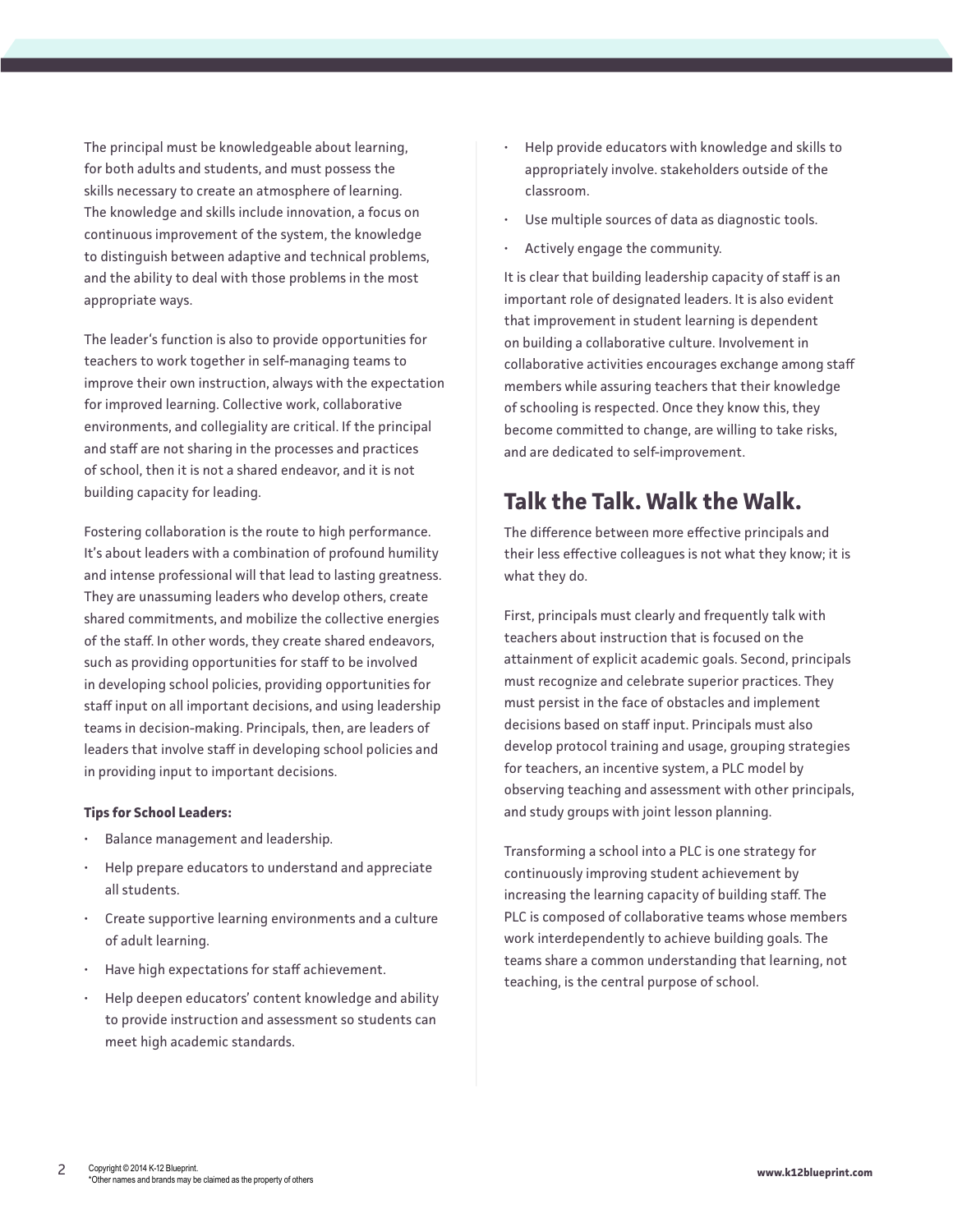# **Team Effort**

Making the transition from a focus on teaching to a focus on learning requires a major shift in thinking for most teachers. Therefore, successful principals recognize that creating an effective PLC goes beyond assigning people to teams and requires changes in the very culture of the school.

Teacher teams represent another important structure for promoting leadership as members are called upon to develop skills in team organization, facilitation, and curriculum development and assessment. The collaborative team structure is specifically designed to allow teacher leadership to flourish. The situational leadership opportunities that occur through the day-to-day work of PLCs provide teachers with real-world experiences and applicable skills to be used when other leadership opportunities arise.

Leadership development does not occur on its own. PLCs are environments in which developing leadership capacity co-exists with and is crucial to sustained, substantive school improvement efforts. Schools and districts committed to PLC concepts will create tiered leadership structures that provide multiple opportunities for leadership.

# **Keys to a Developing a Successful PLC**

Leaders of PLCs sincerely and passionately accept learning rather than teaching as the fundamental purpose of schools. Learning leaders embed the learning mission into the day-to-day operations of the school. They intentionally work to develop the leadership capacity of the staff by creating structures that allow teachers to fully participate in leadership processes. As such, principals should follow the six steps below:

1. Create a formal leadership development plan that strategically and systematically uses PLCs as a means to develop the leadership capacity of your personnel.

- 2. At the district level, develop a succession and management plan that identifies critical leadership positions in the district and spells out how the district will train and develop individuals to become eligible for those positions when they become available.
- 3. Create a framework that provides for lateral and vertical capacity building throughout the organization. Identify specific activities and experiences that teacher leaders could take advantage of at the school level.
- 4. Develop leadership teams at each school. These guiding coalitions can help disperse the leadership load throughout the school by distributing responsibilities amongst team members.
- 5. Put teachers into collaborative teams and appoint one as leader of each group. Provide professional development for these teacher leaders and provide regular mentoring and coaching for them throughout the year.
- 6. Make leadership development a specific, essential job function of all administrative and supervisory job descriptions. Administrators and supervisors should be called upon to provide evidence of their attention to developing the leadership capacity of employees in their schools or departments.

# **Leading the Leaders**

Leaders in PLCs go beyond simply assigning individuals to teams—they create processes to ensure those teams focus on the critical questions associated with student learning. They monitor the work of the teams through specific products that flow directly from team collaborative dialogues. They recognize that while certain critical issues must be addressed and certain important tasks must be accomplished, they grant schools or districts considerable autonomy and freedom in terms of how these things get done on a day-to-day basis.